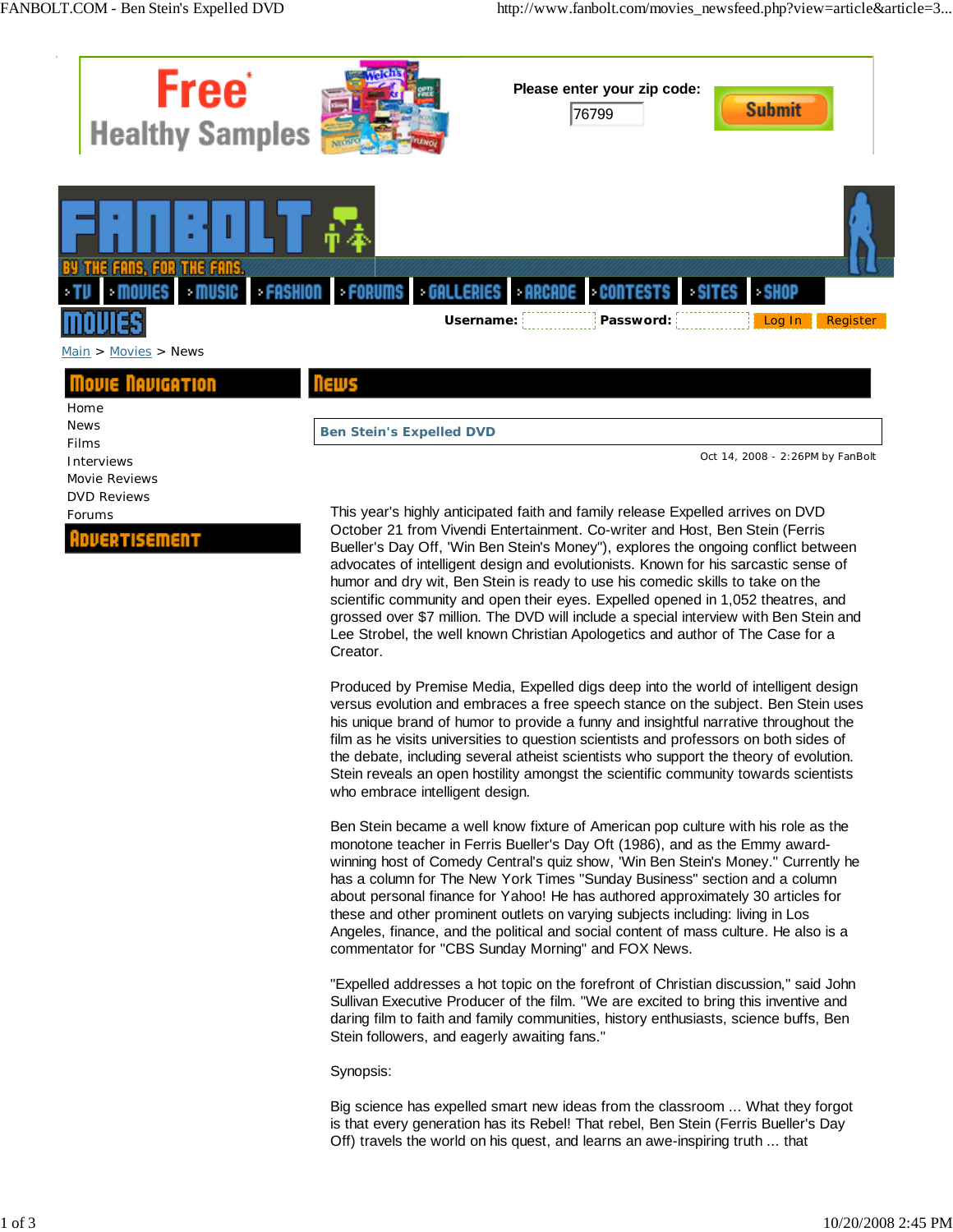

educators and scientists are being ridiculed, denied tenure and even fired for merely believing that there might be evidence of "design" in nature. Perhaps life is not just the result of accidental, random chance. In the film Ben says: "Enough!" - And NOBODY messes with Ben.

# **Trailer:**



-------------

Source: http://www.expelledthemovie.com/

Tags: Ben Stein Expelled Movies Share: del.icio.us Digg it Fark It StumbleUpon

# Return to Articles

## **Comments**

## **#1 By: Mike**

Too bad it's really 'no science allowed'. Stein is a loon with no respect or understanding of science. Have him push this crap in countries we compete with in the world.

## **#2 By: Mike**

Too bad it's really 'no science allowed'. Stein is a loon with no respect or understanding of science. Have him push this crap in countries we compete with in the world.

## **#3 By: bobxxxx**

Stein is a moron and his intelligent design is a childish idiotic belief in magic.

## **#4 By: Travis**

Thank you Ben Stein for taking the time to expose the THEORY of EVOLUTION. A scientist friend explained to me that scientific fact is " That which can be proven